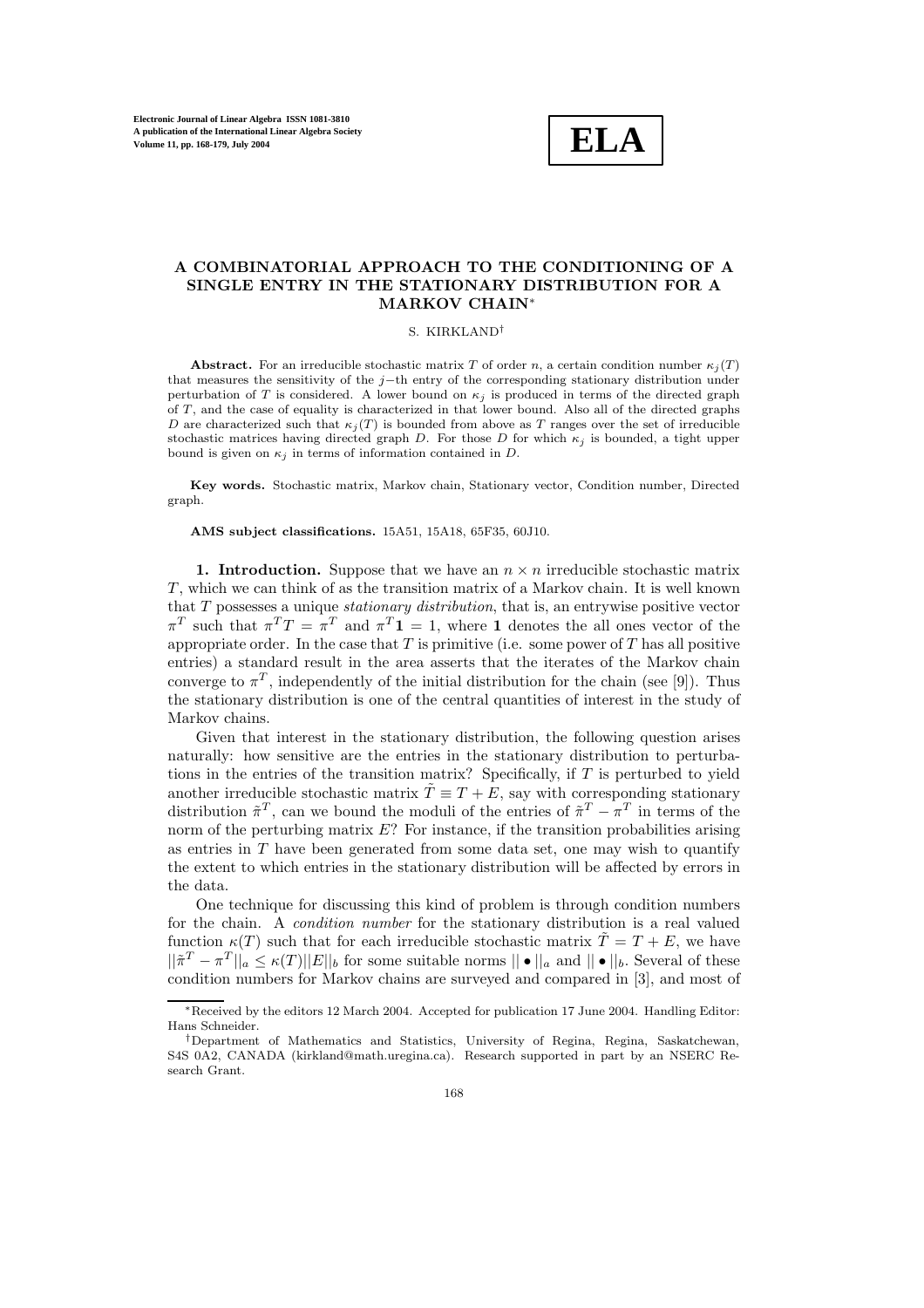

those surveyed involve the group generalized inverse  $(I-T)^{\#}$  of the matrix  $I-T$  (for background on group inverses, see [2]).

In this paper, we consider the conditioning of a single entry in the stationary distribution. In order to measure that conditioning, we use the following quantity, which appears in [7]. Let T and  $\tilde{T} = T + E$  be as above, and for each  $j = 1, \ldots, n$ , define  $\kappa_i(T)$  as

(1.1) 
$$
\kappa_j(T) \equiv \frac{1}{2} max \{ (I - T)_{jj}^{\#} - (I - T)_{ij}^{\#} | i = 1, ..., n \}.
$$

Letting  $|| \bullet ||_{\infty}$  denote the absolute row sum norm, it is shown in [7] that

(1.2) 
$$
|\tilde{\pi}_j - \pi_j| \leq \kappa_j(T) ||E||_{\infty},
$$

and further it is shown in [5] that there is a family of perturbing matrices  $\mathcal E$  such for each  $\epsilon > 0$ ,  $\exists E \in \mathcal{E}$  such that  $||E||_{\infty} < \epsilon$ ,  $\tilde{T} = T + E$  is irreducible and stochastic, and

(1.3) 
$$
|\tilde{\pi}_j - \pi_j| > \frac{1}{2} \kappa_j(T) ||E||_{\infty}.
$$

Thus the quantity  $\kappa_j$  provides a reasonable measure of the sensitivity of the j−th entry in the stationary distribution to perturbations in the transition matrix.

In this paper we consider the role played by the directed graph associated with  $T, \Delta(T)$ , in determining the value of  $\kappa_i(T)$ . Our results parallel those of [6], which adopts a similar perspective on the interplay between  $\Delta(T)$  and a condition number arising in [7]. In Section 2 we provide a lower bound on  $\kappa_i(T)$  in terms of  $\Delta(T)$ , and characterize the case of equality. In Section 3 we characterize the strongly connected directed graphs D such that  $\kappa_i(T)$  is bounded as T ranges over the set of stochastic matrices such that  $\Delta(T) = D$ . Further, for those D such that  $\kappa_i$  is bounded, we find the supremum of  $\kappa_i$  over that set, expressing it in terms of D. Our results thus help to illuminate the influence of  $\Delta(T)$  on the sensitivity of a single entry in the stationary distribution.

Throughout this paper we will rely on standard results from the theory of stochastic matrices, and on basic notions regarding directed graphs and on generalized inverses. We refer the reader to  $[9]$ ,  $[1]$  and  $[2]$ , respectively, for background in those areas.

**2.** A lower bound on  $\kappa_j(T)$  based on  $\Delta(T)$ . In this section, we establish a lower bound on the condition number  $\kappa_j$  in terms of the length of the shortest cycle on at least two vertices in  $\Delta(T)$  that goes through vertex j. Our technique for obtaining that lower bound involves the following slight recasting of  $\kappa_j$ , the proof of which can be found in [4].

LEMMA 2.1. Let T be an irreducible stochastic matrix of order n, partitioned as  
\n
$$
T = \left[\frac{T_n}{x^T} \left( \frac{1 - T_n \mathbf{1}}{1 - x^T \mathbf{1}} \right) \right].
$$
\nThen  $\kappa_n(T) = \frac{||(I - T_n)^{-1}||_{\infty}}{2(1 + x^T (I - T_n)^{-1} \mathbf{1})}.$   
\nThe following result uses Lemma 2.1 in order to establish a generalization of The-

orem 2.10 in [4]. Our result below refers to the cyclic normal form for an irreducible periodic stochastic matrix - see Section 1.3 of [9] for background on that normal form.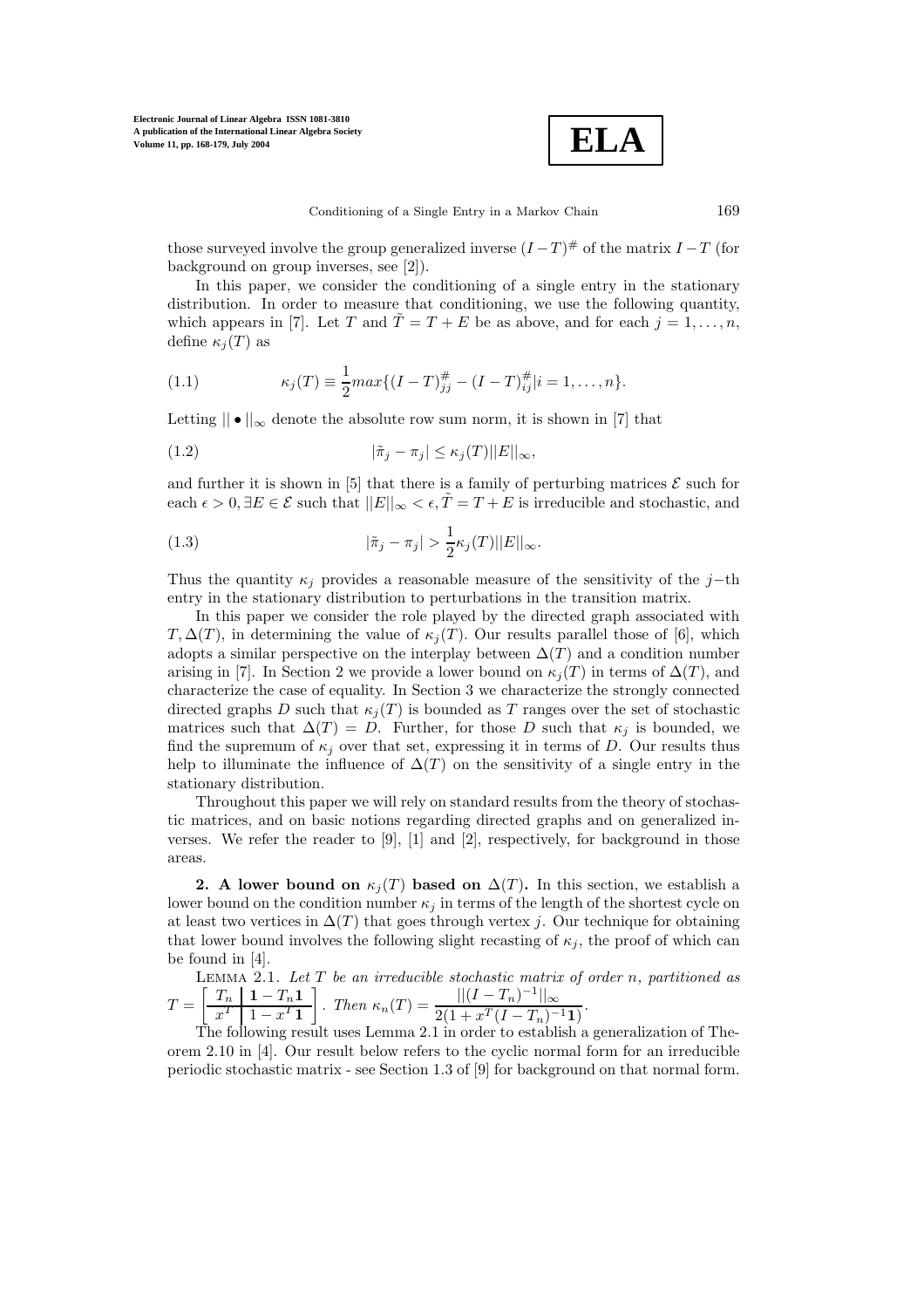**ELA**

Theorem 2.2. *Let* T *be an irreducible stochastic matrix of order* n, *and fix an index j between* 1 *and n.* Suppose that g *is the length of the shortest cycle in*  $\Delta(T)$ *that goes through vertex j and involves at least two vertices. Then*  $\kappa_j(T) \geq \frac{g-1}{2g}$ , *with equality holding if and only if* T *is a periodic matrix with period g, and*  $\{j\}$  *is one of the classes in the cyclic normal form for*  $T$ *.* 

*Proof.* We suppose without loss of generality that  $j = n$ , and we take T to be partitioned as  $T = \left[\begin{array}{c|c} T_n & 1 - T_n 1 \\ \hline x^T & 1 - x^T 1 \end{array}\right]$ - . It then follows from Lemma 2.1 that  $\kappa_n(T) \geq \frac{\left| \left| (I - T_n)^{-1} \right| \right|_{\infty}}{2(1 + \left| \left| (I - T_n)^{-1} \right| \right|_{\infty})}$ , so that the inequality will follow once we show that  $||(I - T_n)^{-1}||_{\infty} \geq g - 1.$ 

For each pair of vertices  $l_1, l_2 \in \Delta(T)$ , let  $d(l_1, l_2)$  be the distance from vertex  $l_1$ to vertex  $l_2$  - i.e. the length of the shortest path from  $l_1$  to  $l_2$  (we take this distance to be 0 if  $l_1 = l_2$ ). Let i be a vertex on a g-cycle through vertex n such that  $d(i, n) = g - 1$  (there is such a vertex, since the length of the shortest cycle through n that is not a loop has length g). Note that  $e_i^T(I - T_n)^{-1} \mathbf{1} = 1 + \sum_{l=1}^{\infty} e_i^T T_n^l \mathbf{1}$ .<br>For each  $l = 1$ ,  $a = 2$ , there is no path from *i* to n of length *l*; thus for each For each  $l = 1, \ldots, g - 2$ , there is no path from i to n of length l; thus for each such  $l$ , every walk of length  $l$  starting at vertex  $i$  passes only through vertices in  $\{1,\ldots,n-1\}$ . It now follows that  $e_i^T T_n^l \mathbf{1} = 1$  for  $l = 1,\ldots,g-2$ . Consequently,  $\prod_{i=1}^{T} T_{n}^{i} \mathbf{1} = 1$  for  $l = 1, \ldots, g-2$ . Consequently,  $||(I - T_n)^{-1}||_{\infty} \ge e_i^T (I - T_n)^{-1} 1 \ge 1 + g - 2 = g - 1$ , from which we readily find that  $\kappa_n(T) \geq \frac{g-1}{2g}.$ 

Suppose now that  $\kappa_n(T) = \frac{g-1}{2g}$ . Inspecting the proof above, we find that necessarily  $x^T \mathbf{1} = 1$ , that  $||(I - T_n)^{-1}||_{\infty} = g - 1$ , and that  $x_j > 0$  only if  $e_j^T (I - T_n)^{-1} \mathbf{1} =$  $g-1$ . Arguing as above, we find that for each vertex  $v \neq n$ ,  $e_x^T(I-T_n)^{-1} \mathbf{1} \geq d(v,n)$ so that  $g - 1 = ||(I - T_n)^{-1}||_{\infty} \ge e_v^T (I - T_n)^{-1} \mathbf{1} \ge d(v, n)$ . Thus for each  $v \in I_1$  and  $d(v, n) \le a - 1$ . Finally, we also note from the argument above that for  $\{1,\ldots,n-1\}, d(v, n) \leq g-1$ . Finally, we also note from the argument above that for any vertex i such that  $d(i, n) = g - 1$ , we must have  $e_i^T T_n^{g-1} \mathbf{1} = 0$ , so that there is no<br>welk from vertex i through vertices in  $f_1 = g_1 + h_2 + h_3$  leases lease  $g_1 + g_2 + h_3$ walk from vertex i through vertices in  $\{1,\ldots,n-1\}$  that has length  $g-1$  or longer.

Next, we claim that each vertex in  $\{1,\ldots,n-1\}$  is on a q-cycle that passes through vertex n. To see the claim, let  $v \in \{1, ..., n\}$ , let  $d(n, v) = q$  and let  $d(v, n) = p$ . Suppose that the arc  $n \to w$  is the first arc on a shortest path from n to v and that the arc  $u \to n$  is the last arc on a shortest path from v to n. We find that there is a walk from w to u of length  $p + q - 2$  that passes only through vertices  $\{1,\ldots,n-1\}$ , from which it follows that  $p+q-2 \leq g-2$ . Further, there is a closed walk of length  $p + q$  that passes through vertex n, so that  $p + q \geq g$ . Thus we find that  $p + q = g$ , so that v is on a closed walk of length g that passes through vertex n. It now follows that in fact v is on a  $g$ –cycle that passes through n, as claimed.

Let  $A_0 = \{n\}$ , and for each  $1 \leq i \leq g-1$ , let  $A_i = \{u | d(u, n) = i\}$ . Observe that these sets partition the vertices of the directed graph associated with  $T$ . Note that if  $n \to u$ , then  $u \in A_{q-1}$ , and that  $u \in A_i$ ,  $v \in A_j$  and  $u \to v$ , then necessarily  $i \leq j+1$ . We claim that in fact if this is the case, we must have  $i = j + 1$ . To see the claim, suppose to the contrary that  $i \leq j$ . From our claim above, u is on some g-cycle  $C_1$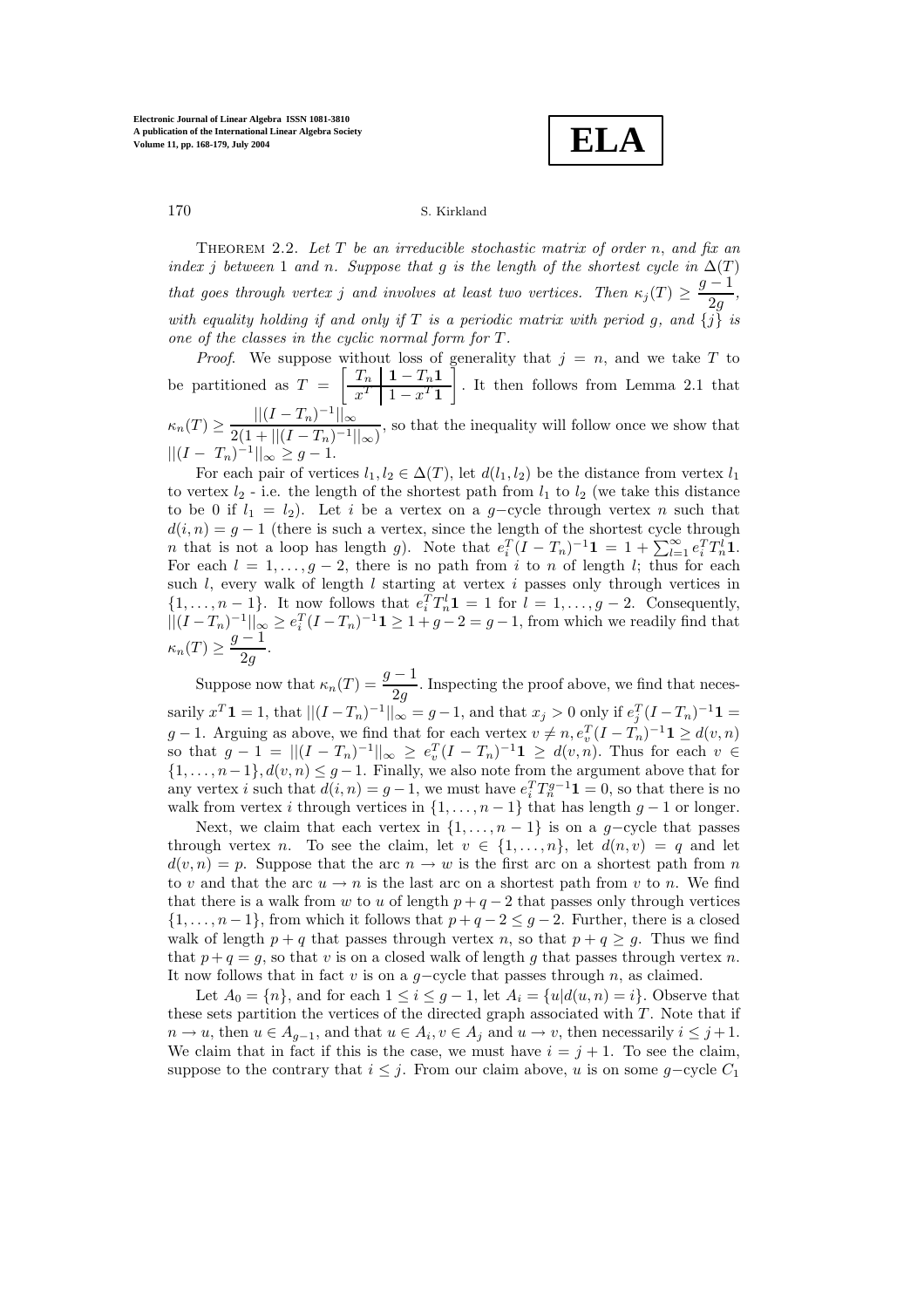**ELA**

Conditioning of a Single Entry in a Markov Chain 171

involving vertex n; let w be the vertex on C such that  $n \to w$  is an arc of C. Note that since  $n \to w$ , we must have  $d(w, n) = g - 1$ , otherwise n is on a cycle (that is not a loop) of length less than g. In particular, we see that  $w \in A_{q-1}$ . Similarly, there is a g-cycle  $C_2$  involving both v and n; let x be the vertex such that  $x \to n$  is an arc of  $C_2$ . By considering  $C_1$  and  $C_2$ , we find that there is a path from w to u of length  $g-1-i$ , and a path from v to x of length  $j-1$ , and that neither of these paths involves vertex n. Thus there is a walk from  $w$  to  $x$  passing only through vertices in  $\{1,\ldots,n-1\}$  having length  $q+j-i-2+1 \geq q-1$ , a contradiction. We conclude that necessarily  $i = j + 1$ , so that the only arcs in the directed graph associated with T are those from a vertex in  $A_{j+1}$  to a vertex in  $A_j$  (where the subscripts are taken modulo g). From the fact that T is irreducible and that the shortest cycle through vertex n on at least two vertices has length q, it follows that T is periodic with period q, and from the construction above, we see that  $\{n\}$  is one of the classes in the periodic normal form for T.

Finally, suppose that T is periodic with period g, and that  $\{n\}$  is one of the classes in the periodic normal form for  $T$ . Without loss of generality,  $T$  can be written as a  $g \times g$  block matrix of the form

|                | $S_1$ |       | 0 |                  |   |
|----------------|-------|-------|---|------------------|---|
|                | O     | $S_2$ |   |                  |   |
| T<br>$\dot{=}$ |       |       |   |                  | , |
|                |       |       |   |                  |   |
|                |       |       |   | $\boldsymbol{0}$ |   |

where the last diagonal block is  $1 \times 1$ ,  $\sigma^T > 0$  and  $\sigma^T \mathbf{1} = 1$ . Applying the notation above, we find readily that  $||(I - T_n)^{-1}||_{\infty} = g - 1$  with the rows corresponding to the first block in the partitioning of T yielding the maximum row sums for  $(I - T_n)^{-1}$ . It now follows that  $\kappa_n(T) = \frac{g-1}{2g}$ .

Our first corollary recasts the case of equality in Theorem 2.2 in a more graphtheoretic manner.

COROLLARY 2.3. Let *T* be as in Theorem 2.2. Then  $\kappa_j(T) = \frac{g-1}{2g}$  if and only *if every cycle of*  $\Delta(T)$  *has length g, and vertex j is on each cycle of*  $\Delta(T)$ *.* 

*Proof.* Suppose that  $\kappa_j(T) = \frac{g-1}{2g}$ . From Theorem 2.2, we find that the greatest common divisor of the cycle lengths in  $\Delta(T)$  is g, and that  $\{j\}$  is one of the classes in the cyclic normal form for T. In particular, every cycle in  $\Delta(T)$  goes through vertex j. Further, there is no vertex  $i \neq j$  such that  $d(j, i) \equiv 0 \mod g$  (otherwise such an i belongs to the same class as j in the cyclic normal form). It now follows that  $\Delta(T)$ contains no cycle of length greater than  $g$ ; thus every cycle must have length  $g$ . The converse is straightforward.  $\square$ 

Recalling that there is a connection between  $\kappa_i$  and certain mean first passage times for the Markov chain, (see  $[3]$ , for example) we have the following result.

COROLLARY 2.4. Let T be an irreducible stochastic matrix of order n. Fix an *index j, and let g be the length of the shortest cycle in*  $\Delta(T)$  *that goes through vertex*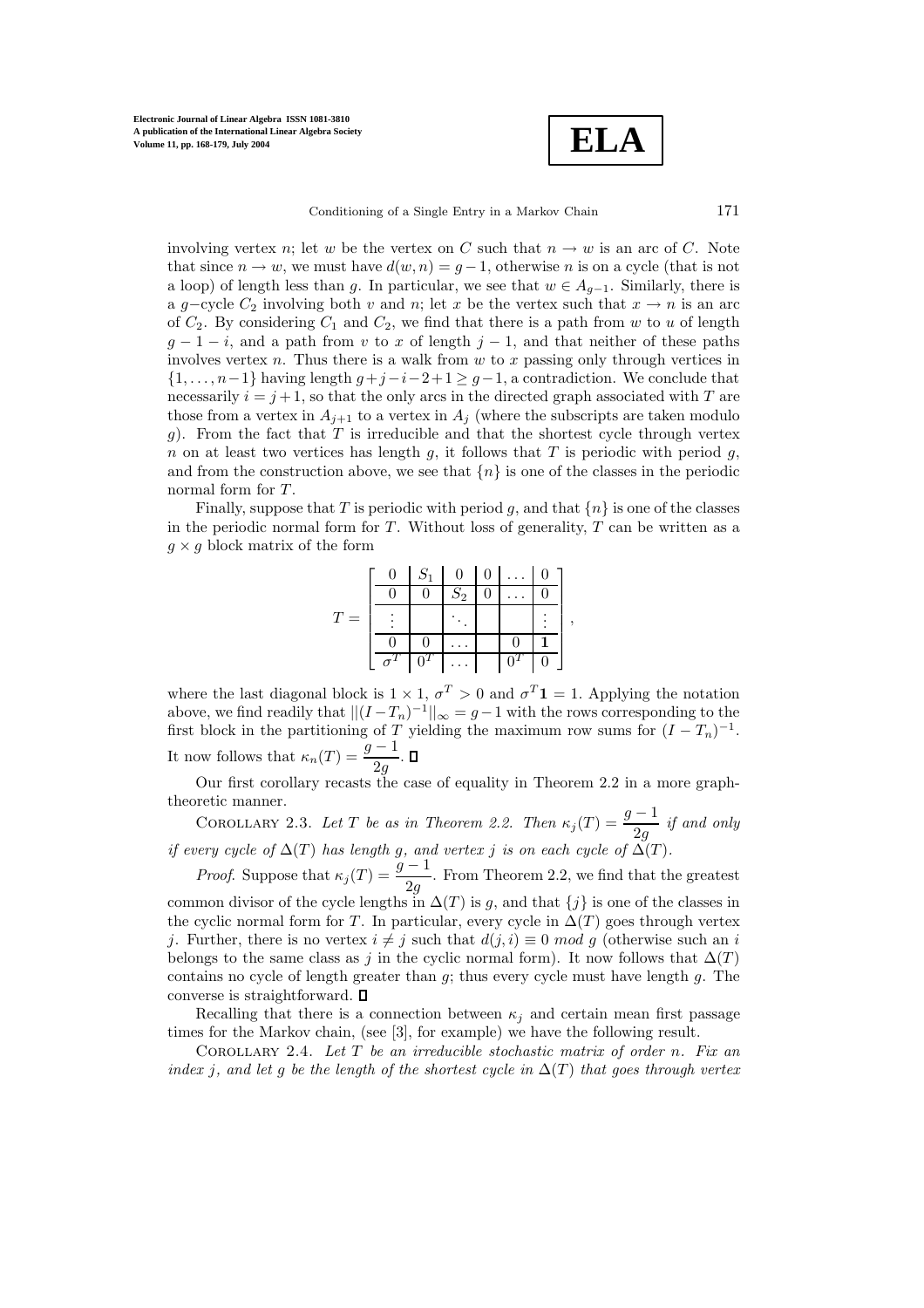**ELA**

,

172 S. Kirkland

j *and has at least two vertices. Let* M *be the mean first passage matrix associated* with *T*. Then there is some index  $i \neq j$  such that  $m_{i,j} \geq \frac{g-1}{2g} m_{j,j}$ .

The following is an immediate consequence of (1.3).

Corollary 2.5. *Let* T *be an irreducible stochastic matrix of order* n*, and suppose that* g *is the length of the shortest cycle in*  $\Delta(T)$  *that goes through vertex* j *and has at least two vertices. Then there is a family of perturbation matrices*  $\mathcal{E}$  *such that for any*  $\epsilon > 0$ ,  $\exists E \in \mathcal{E}$  *such that*  $||E||_{\infty} < \epsilon$ ,  $\tilde{T} = T + E$  *is irreducible and stochastic, and*  $|\tilde{\pi}_j - \pi_j| \ge \frac{g-1}{4g} ||E||_{\infty}.$ 

REMARK 2.6. A minor variation on the proof of Theorem 2.2 shows that (keeping the same notation as that result) if g is the length of the shortest cycle in  $\Delta(T)$ that goes through vertex n and is not a loop, and if  $T_{nn} = a > 0$ , then  $\kappa_n(T) \geq$  $\frac{g-1}{2(1+(1-a)(g-1))}$ , with equality holding if and only if T can be written as a  $g \times g$ block matrix of the form

|       |                          | $S_1$ |          | $\overline{0}$ |                  |
|-------|--------------------------|-------|----------|----------------|------------------|
|       |                          |       | $S_2$    |                |                  |
| $T =$ |                          |       |          |                |                  |
|       |                          |       |          |                |                  |
|       | $(1-a)\sigma^T\bigm 0^T$ |       | $\cdots$ |                | $\boldsymbol{a}$ |

where  $\sigma^T > 0$  and  $\sigma^T \mathbf{1} = 1$ .

**3. Digraphs for which**  $\kappa_j$  **is bounded.** In this section, we investigate the extent to which the information in  $\Delta(T)$  can be used to produce an upper bound on  $\kappa_i(T)$ . (For notational convenience, we restrict ourselves henceforth to the case that  $j = n$ , without loss of generality.) To this end, we consider the following problem: given a strongly connected graph D, we seek conditions on D so that  $\kappa_n(T)$  is bounded from above as T ranges over  $S_D$ , the set of (necessarily irreducible) stochastic matrices T with  $\Delta(T) = D$ , and for those D such that  $\kappa_n$  *is* bounded, we seek a tight graph theoretic upper bound on  $\kappa_n$ . A similar question is dealt with in [6] for the quantity  $c(T) \equiv max\{\kappa_j(T)|j=1,\ldots,n\}$ , which functions as a condition number for the stationary distribution (see Section 1). Despite the similarity with the problem considered in [6], here some of the details are slightly more technical. A key lemma in [6] ensures that if D is a strongly connected digraph such that  $c(T)$  is bounded on  $S_D$ , then in fact for any stochastic matrix M in the closure of  $S_D$ , M has 1 as an algebraically simple eigenvalue, so that a group generalized inverse for  $I - M$ exists. In the present setting, it turns out that there are directed graphs  $D$  such that  $\kappa_n(T)$  is bounded over  $\mathcal{S}_D$ , but where the closure of  $\mathcal{S}_D$  contains stochastic matrices M having 1 as an eigenvalue of algebraic multiplicity 2 or more, so that  $I - M$  does not possess a group inverse. Indeed Example 3.1 discusses just such a digraph.

Consequently, as part of our investigation, we will make use of the set  $\Sigma_D \equiv$  $\{T|T \text{ is } n \times n, \text{ stochastic, has a single essential class of indices, and } \Delta(T) \subseteq D\}$  (see [9] for a discussion of essential classes). We remark that  $S_D$  is easily seen to be a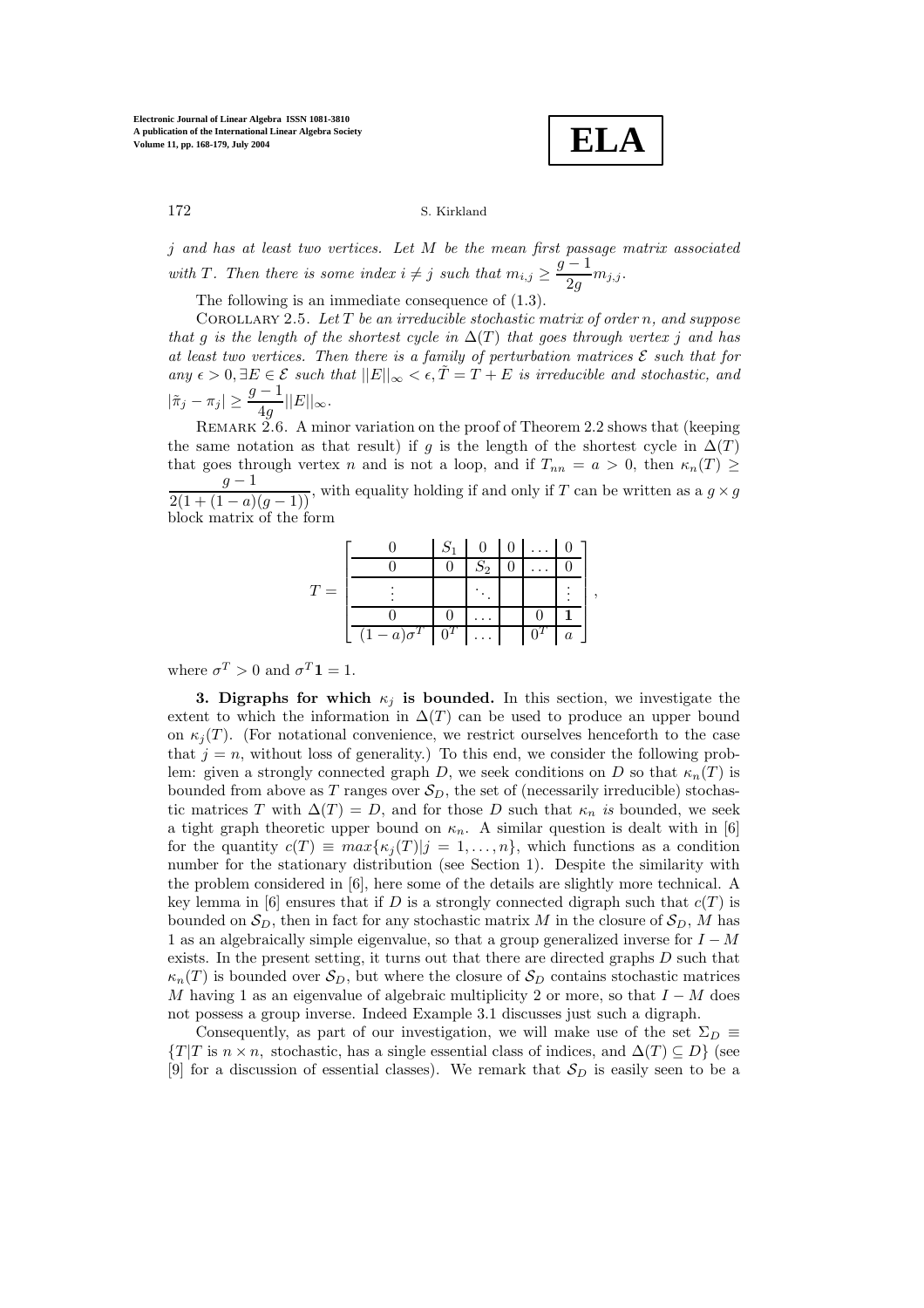**Electronic Journal of Linear Algebra ISSN 1081-3810 A publication of the International Linear Algebra Society Volume 11, pp. 168-179, July 2004**





Figure 1

dense subset of  $\Sigma_D$ . Further, if  $A \in \Sigma_D$ , then  $I - A$  has 1 as an algebraically simple eigenvalue, so that  $(I - A)^{\#}$  exists. We claim that if  $\kappa_n(A)$  is bounded from above for  $A \in \Sigma_D$ , then  $sup\{\kappa_n(T)|T \in \mathcal{S}_D\} = sup\{\kappa_n(A)|A \in \Sigma_D\}$ . To see the claim, note that certainly for any stochastic  $T \in \mathcal{S}_D$ , we have  $\kappa_n(T) \leq \sup{\kappa_n(A) | A \in \Sigma_D}$ . Now let  $A_m$  denote a sequence of matrices in  $\Sigma_D$  such that  $\kappa_n(A_m) \to \sup\{\kappa_n(A)|A \in \Sigma_D\}$ as  $m \to \infty$ . Note that for each  $m \in \mathbb{N}$ ,  $I - A_m$  has a group inverse. Further, for each  $m \in \mathbb{N}$ , the group inverse is continuous at  $I - A_m$  (see [6]); since  $S_D$  is dense in  $\Sigma_D$ , it follows that there is a sequence of such matrices in  $\mathcal{S}_D$ , say  $T_m \in \mathcal{S}_D$ , such that  $\kappa_n(T_m) \to \sup \{ \kappa_n(A) | A \in \Sigma_D \}$  as  $m \to \infty$ . The claim now follows. A similar argument shows that if  $\kappa_n(A)$  is not bounded from above for  $A \in \Sigma_D$ , then there is a sequence of matrices  $T_m \in \mathcal{S}_D$  such that  $\kappa_n(T_m) \to \infty$  as  $m \to \infty$ . Consequently, we see that  $\kappa_n$  is bounded over  $S_D$  if and only if it is bounded over  $\Sigma_D$ , and that in the case that  $\kappa_n$  is bounded over both sets,  $sup{\kappa_n(T)|T \in \mathcal{S}_D}$  =  $sup{\kappa_n(A)|A \in \Sigma_D}$ .

We begin with an illuminating example.

EXAMPLE 3.1. Consider digraph  $D_0$  given in Figure 1, and note that a typical

$$
\text{matrix } T \in \mathcal{S}_{D_0} \text{ is of the form } T = \left[ \begin{array}{rrrrr} 0 & 1 & 0 & 0 & 0 \\ 1 - a & 0 & a & 0 & 0 \\ 0 & 0 & 0 & 1 & 0 \\ 0 & 0 & 1 - b & 0 & b \\ 1 & 0 & 0 & 0 & 0 \end{array} \right] \text{ for some } 0 < a, b < 1.
$$

We note that the main result in [6] asserts that for a strongly connected directed graph D,  $c(T)$  is bounded above as T ranges over  $S_D$  if and only if any pair of cycles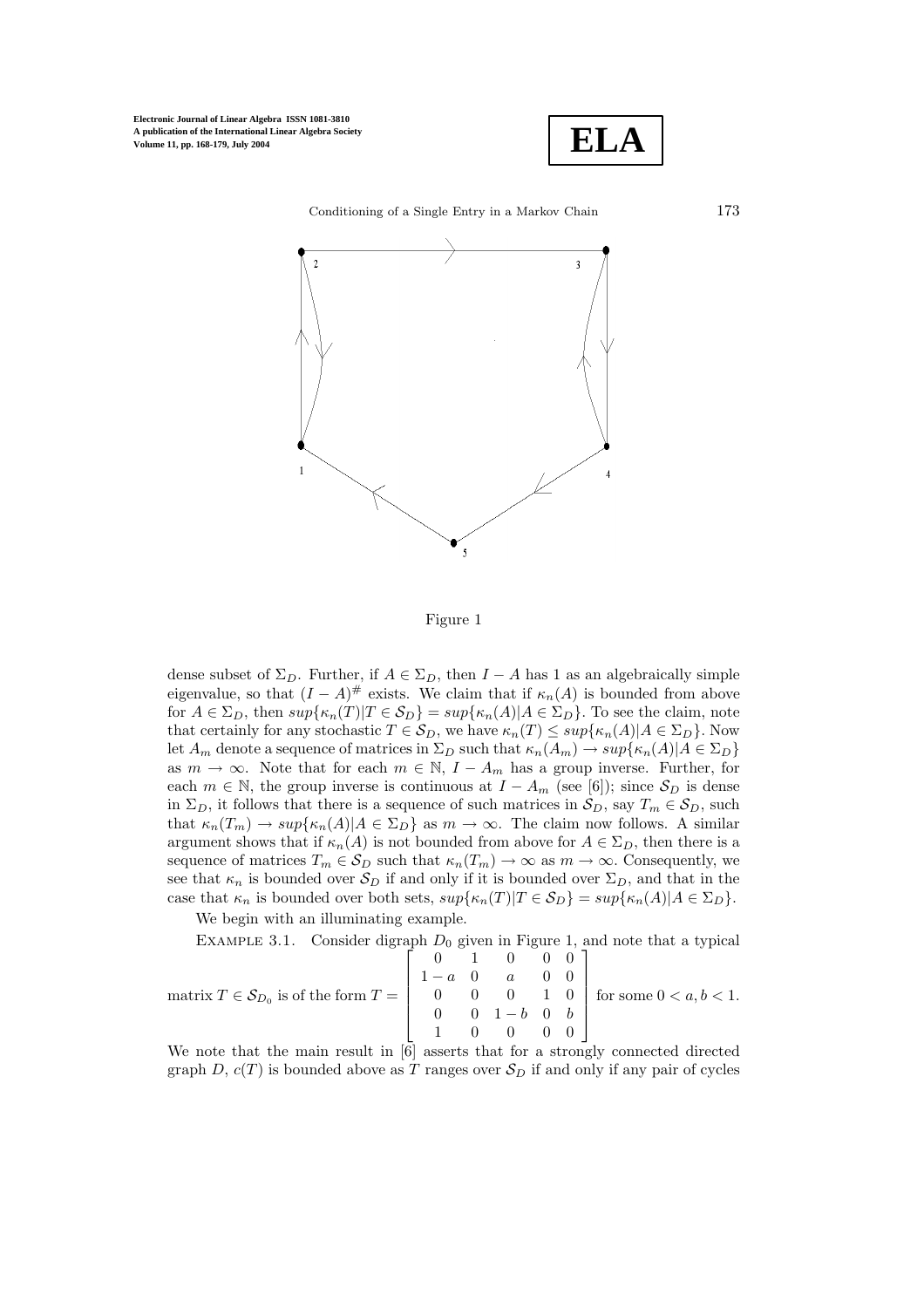**ELA**

in  $D$  share at least one vertex. Noticing that  $D_0$  has at least two vertex disjoint cycles, we see that  $c(T)$  is not bounded as T ranges over  $S_{D_0}$ .

However, letting the leading principle submatrix of  $I - T$  of order 4 be U, we see from Lemma 2.1 that  $\kappa_5(T) = \frac{||U^{-1}||_{\infty}}{2(1 + e_1^T U^{-1} \mathbf{1})}$ . We find readily that  $U^{-1} \mathbf{1} = \begin{bmatrix} \frac{2}{\pi} + \frac{2}{\pi} & 1 \end{bmatrix}$ 

$$
\begin{bmatrix} \frac{2}{a} + \frac{2}{b} \\ \frac{2}{a} + \frac{2}{b} - 1 \\ \frac{2}{b} - 1 \end{bmatrix}
$$
, so that  $\kappa_5(T) = \frac{\frac{1}{a} + \frac{1}{b}}{1 + \frac{2}{a} + \frac{2}{b}} < \frac{1}{2}$ . In particular, we see that  $\kappa_5(T)$ 

is bounded above by  $\frac{1}{2}$  for each  $T \in S_{D_0}$ . Thus our example illustrates that it is possible for  $\kappa_n(T)$  to be bounded over  $\mathcal{S}_D$  even if  $c(T)$  is unbounded over that set.

Next, we establish a necessary condition for  $\kappa_n$  to be bounded over  $S_D$ .

LEMMA 3.2. Let D be a strongly connected directed graph on vertices  $1, \ldots, n$ . *Suppose that* D *has two disjoint cycles, one of which goes through vertex* n*. Then*  $\kappa_n(T)$  *is unbounded from above as* T *ranges over*  $S_D$ .

*Proof*. Without loss of generality, suppose that the two disjoint cycles in D are  $C_1$  given by  $1 \to 2 \to \ldots \to k \to 1$  and  $C_2$  given by  $n-j+1 \to n-j+2 \to \ldots \to n \to$  $n - j + 1$ , where  $k < n - j + 1$ . For each  $1 > \epsilon > 0$  and  $1 > \delta > 0$ , construct a matrix  $T_{\epsilon,\delta} \in \mathcal{S}_{\mathcal{D}}$  as follows: let the entries of  $T_{\epsilon,\delta}$  corresponding to arcs on  $C_1$  be  $1 - \epsilon$ , let the entries of  $T_{\epsilon,\delta}$  corresponding to arcs on  $C_2$  be  $1-\delta$ , and fill in the remaining entries of  $T_{\epsilon,\delta}$  so that it is stochastic, irreducible, and has  $\Delta(T_{\epsilon,\delta}) = D$ . Write  $T_{\epsilon,\delta}$  as

$$
T_{\epsilon,\delta} = \left[ \begin{array}{c|c} A_{\epsilon,\delta} & 1 - A_{\epsilon,\delta} \mathbf{1} \\ \hline x_{\epsilon,\delta}^T & 1 - x_{\epsilon,\delta}^T \mathbf{1} \end{array} \right].
$$

From the fact that the principal submatrix of  $A_{\epsilon,\delta}$  on its first k rows and columns has constant row sums  $1 - \epsilon$ , it follows that for each  $i = 1, ..., k$ ,  $e_i^T (I - A_{\epsilon,\delta})^{-1} \mathbf{1} \ge \frac{1}{\epsilon}$  $\frac{1}{\epsilon}$ . Also, note that as  $\delta \to 0^+$ , the principal submatrix of  $A_{\epsilon,\delta}$  on its last j – 1 rows and columns converges to a nilpotent matrix while the submatrix of  $A_{\epsilon,\delta}$  on rows  $n - j + 1, \ldots, n - 1$  and columns  $1, \ldots, n - j$  converges to the zero matrix. Hence,  $\forall \epsilon \in (0,1), \exists \delta(\epsilon) > 0$  such that  $x_{\epsilon,\delta(\epsilon)}^T (I - A_{\epsilon,\delta(\epsilon)})^{-1} \mathbf{1} < j$ . It now follows that as  $\epsilon \to 0^+, \kappa_n(T_{\epsilon,\delta(\epsilon)})$  diverges to  $\infty$ .

The following result will be useful in the sequel. Its proof is essentially the same as that in [8], which proves the result in the case that both T and  $T + E$  are irreducible.

Lemma 3.3. *Suppose that* T *and* T + E *are stochastic matrices, each of which has* 1 *as an algebraically simple eigenvalue. Let*  $\pi^T$  *be the stationary distribution for* T, and let  $Q = I - T$ , so that  $Q - E = I - (T + E)$ . If  $I - EQ^{\#}$  is invertible, then  $(Q - E)^{\#} = Q^{\#}(I - EQ^{\#})^{-1} - \mathbf{1}\pi^{T}(I - EQ^{\#})^{-1}Q^{\#}(I - EQ^{\#})^{-1}.$ 

We now apply the lemma above in order to establish the following.

LEMMA 3.4. *Suppose that*  $T$  *is an*  $n \times n$  *stochastic matrix, and that for some*  $1 \leq i \leq n$ , the *i*−*th* row of T has at least two positive entries, say  $T_{i,a}, T_{i,b} > 0$ . *Suppose further that for each*  $\epsilon \in [-T_{i,a}, T_{i,b}],$  *the matrix*  $T(\epsilon) \equiv T + \epsilon e_i(e_a - e_b)^T$ *has* 1 *as an algebraically simple eigenvalue. Then considered as a function of*  $\epsilon$  *on*  $[-T_{i,a}, T_{i,b}], \kappa_n(T(\epsilon))$  *attains its maximum at either*  $\epsilon = -T_{i,a}$  *or*  $\epsilon = T_{i,b}$ .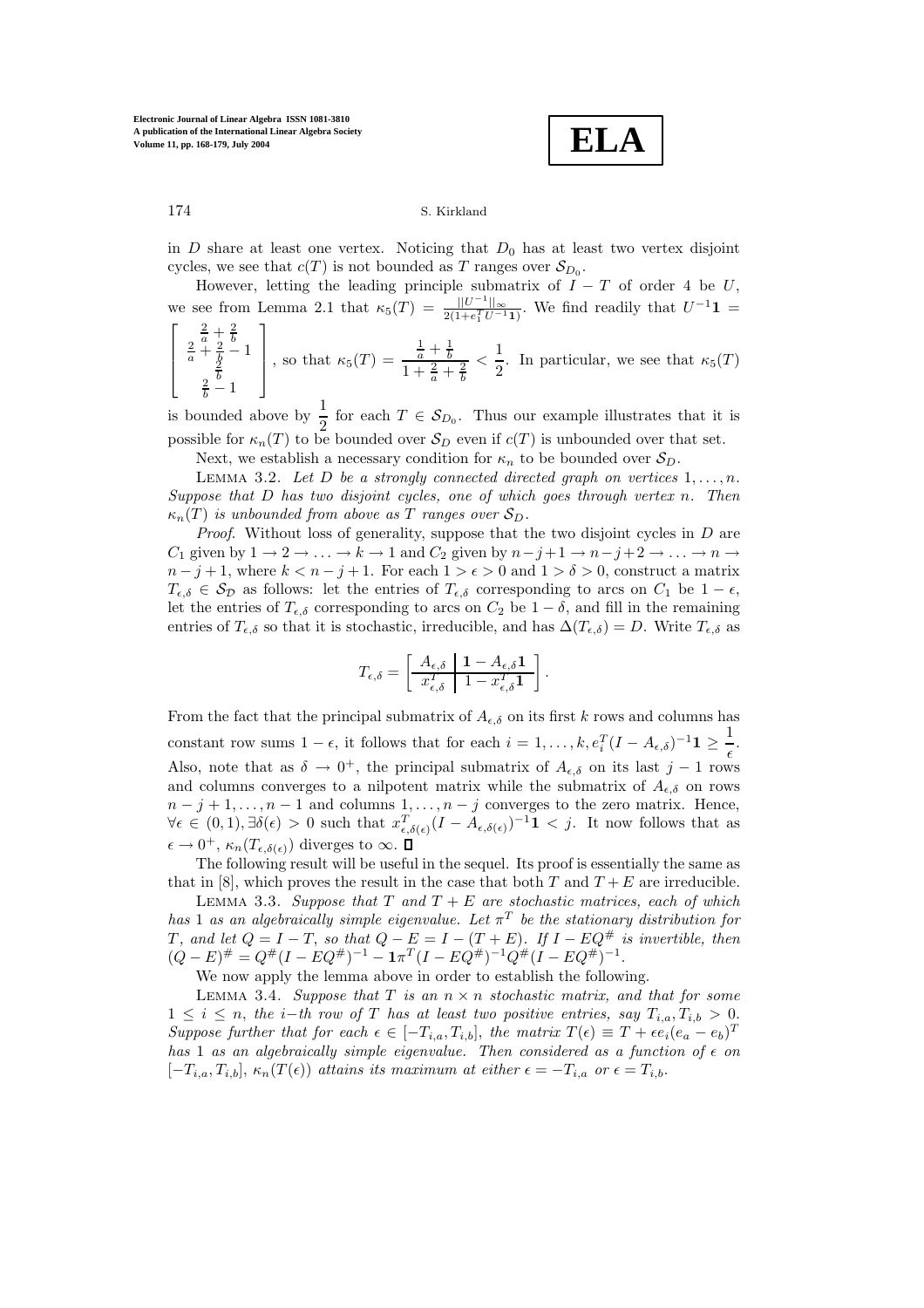**Electronic Journal of Linear Algebra ISSN 1081-3810 A publication of the International Linear Algebra Society Volume 11, pp. 168-179, July 2004**



*Proof.* Set  $Q(\epsilon) \equiv I - T(\epsilon)$ , and note that from Lemma 3.3, it follows that  $Q(\epsilon)$ <sup>#</sup> is a continuous function of  $\epsilon$  on  $[-T_{i,a}, T_{i,b}]$ ; in particular,  $\kappa_n(T(\epsilon))$  certainly attains its maximum on that interval. Suppose now that the maximum is attained at some  $\epsilon_0 \in (-T_{i,a}, T_{i,b})$ , say with  $\max_{\epsilon \in [-T_{i,a}, T_{i,b}]} \kappa_n(T(\epsilon)) = (Q(\epsilon_0)_{n,n}^{\#} - Q(\epsilon_0)_{k,n}^{\#})/2$ . Note that for all  $t \in \mathbb{R}$  with |t| sufficiently small, we have

$$
Q(\epsilon_0+t)^{\#} = Q(\epsilon_0)^{\#} (I+te_i(e_a-e_b)^t Q(\epsilon_0)^{\#})^{-1} + \mathbf{1}z^T,
$$

for some vector  $z^T$  (depending on t). It follows that for such t,

$$
Q(\epsilon_0 + t)_{n,n}^{\#} - Q(\epsilon_0 + t)_{k,n}^{\#} = Q(\epsilon_0)_{n,n}^{\#} - Q(\epsilon_0)_{k,n}^{\#}
$$

$$
-\frac{t}{1+t(Q(\epsilon_0)_{a,i}^{\#}-Q(\epsilon_0)_{b,i}^{\#})}(Q(\epsilon_0)_{n,i}^{\#}-Q(\epsilon_0)_{k,i}^{\#})(Q(\epsilon_0)_{a,n}^{\#}-Q(\epsilon_0)_{b,n}^{\#}).
$$

Since  $\kappa_n(T(\epsilon))$  is maximized at  $\epsilon_0$ , we find that necessarily

$$
(Q(\epsilon_0)_{a,n}^{\#} - Q(\epsilon_0)_{b,n}^{\#})(Q(\epsilon_0)_{n,i}^{\#} - Q(\epsilon_0)_{k,i}^{\#}) = 0.
$$

But in that case, we find that for any t such that  $\epsilon_0 + t \in [-T_{i,a}, T_{i,b}]$  and  $1 +$  $t(Q(\epsilon_0)_{a,i}^{\#}-Q(\epsilon_0)_{b,i}^{\#})\neq 0$ , we have  $Q(\epsilon_0+t)_{n,n}^{\#}-Q(\epsilon_0+t)_{k,n}^{\#}=Q(\epsilon_0)_{n,n}^{\#}-Q(\epsilon_0)_{k,n}^{\#}$ Thus, selecting t so that  $\epsilon_0 + t \in \{-T_{i,a}, T_{i,b}\}$  and  $t(Q(\epsilon_0)_{a,i}^{\#} - Q(\epsilon_0)_{b,i}^{\#}) \geq 0$ , we find that for either  $\epsilon = -T_{i,a}$  or  $\epsilon = T_{i,b}, (Q(\epsilon)_{m,n}^{\#} - Q(\epsilon)_{n,n}^{\#})/2 = max_{\epsilon \in [-T_{i,a},T_{i,b}]} \kappa_n(T(\epsilon)).$ <br>Thus the maximum for  $\kappa_n(T(\epsilon))$  is attained at an end point of  $[-T_{i}, T_{i,b}]$ Thus the maximum for  $\kappa_n(T(\epsilon))$  is attained at an end point of  $[-T_{i,a}, T_{i,b}]$ .

Next, we apply Lemma 3.4 to help to identify a useful subset of sparse matrices in  $\Sigma_D$ .

Proposition 3.5. *Let* D *be a strongly connected directed graph on vertices* 1, . . . , n, *and suppose that each cycle that goes through vertex* n *intersects every other cycle in* D. Suppose that  $T \in \Sigma_D$  and that vertex n of  $\Delta(T)$  is on a cycle. Then there *is a matrix*  $M \in \Sigma_D$  *such that*  $\kappa_n(T) \leq \kappa_n(M)$  *and such that*  $\Delta(M)$  *has the following properties:*

*i)* vertex n *is on exactly one cycle*  $C$  *in*  $\Delta(M)$ *;* 

*ii)* if vertex *i is not on* C, then *its outdegree in*  $\Delta(M)$  *is* 1*;* 

*iii) if vertex*  $i \neq n$  *is on* C, then *its outdegree in*  $\Delta(M)$  *is at most* 2*;* 

*iv)* vertex n has outdegree 1 *in*  $\Delta(M)$ .

*Proof.* First, let A be any matrix in  $\Sigma_D$  with the property that in  $\Delta(A)$ , vertex  $n$  is on at least one cycle. We claim that 1 is an algebraically simple eigenvalue, so that  $(I - A)^{\#}$  exists. The see the claim, note that from the fact that n is on a cycle in  $\Delta(A)$ , there is a nontrivial strongly connected component of  $\Delta(A)$  that contains n, say on vertices  $n - j + 1, \ldots, n$ . From the hypothesis on D, we see that there are no cycles in the subgraph induced by vertices  $1, \ldots, n-j$ , from which we deduce that A has exactly one essential class of indices, namely the class containing vertex n. The claim now follows.

Suppose that vertex n of  $\Delta(T)$  is on at least two cycles, say  $C_1$  and  $C_2$ . Observe that from the hypothesis on  $D$ , those two cycles must intersect, say with vertex  $i$  on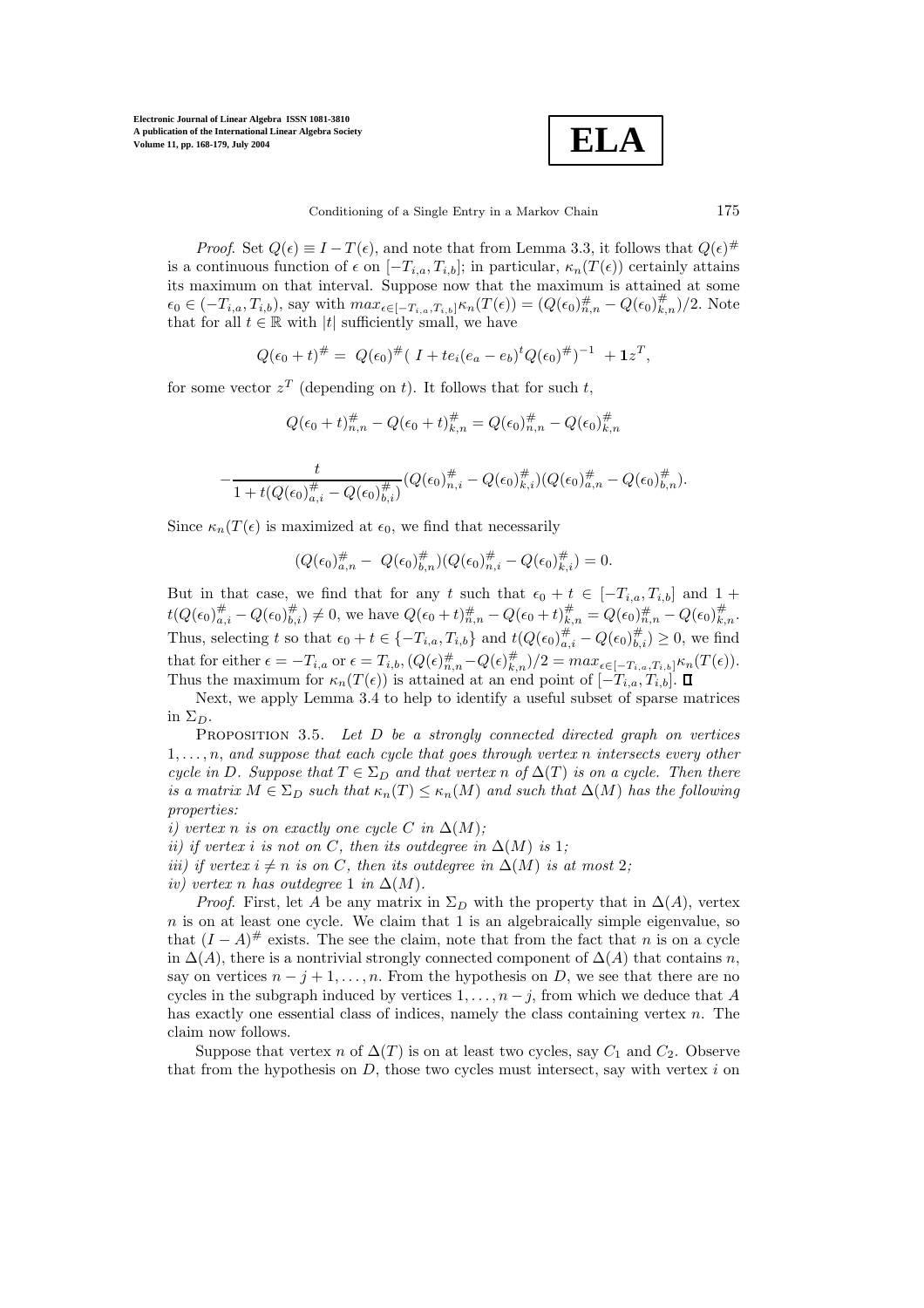**ELA**

both  $C_1$  and  $C_2$ . But then row i of T has two positive entries, say  $T_{i,a}, T_{i,b} > 0$ , where the arcs  $i \to a$  and  $i \to b$  are on  $C_1$  and  $C_2$ , respectively. Further, observe that from the claim above, both  $T - T_{i,a}e_i(e_a - e_b)^T$  and  $T + T_{i,b}e_i(e_a - e_b)^T$  are in  $\Sigma_D$ , and note that in the directed graph of each, vertex  $n$  is on at least one cycle, but is on fewer cycles than in  $\Delta(T)$ . It follows that T satisfies the hypotheses of Lemma 3.4, and we conclude that there is a matrix  $\hat{T} \in \Sigma_D$  such that vertex n is on a cycle in  $\Delta(\hat{T}), \kappa_n(T) \leq \kappa_n(\hat{T}),$  and vertex n is on fewer cycles in  $\Delta(\hat{T})$  than in  $\Delta(T)$ . Thus we may iterate the argument above on  $\hat{T}$ , and so produce a matrix  $\tilde{T} \in \Sigma_D$  such that vertex n is on just one cycle C in  $\Delta(T)$ , each vertex on C has outdegree at most 2 in  $\Delta(\tilde{T})$ , and  $\kappa_n(T) \leq \kappa_n(T)$ . Note that necessarily, vertex n of  $\Delta(\tilde{T})$  has outdegree 1, for if not, the hypothesis on D implies that there is a path in  $\Delta(T)$  of the form  $1 \to u_1 \to \ldots \to u_l \to u_{l+1}$  such that  $u_1, \ldots, u_l \notin C$ , but  $u_{l+1} \in C$ , contradicting the fact that *n* is on just one cycle in  $\Delta(\tilde{T})$ .

Observe that if v is a vertex of  $\Delta(\tilde{T})$  that is not on C and that has outdegree at least 2, we may again iteratively apply Lemma 3.4 to  $\tilde{T}$  to produce a matrix  $\overline{T}$  so that vertex v of  $\Delta(\overline{T})$  has outdegree 1, all other vertices of  $\Delta(\overline{T})$  have the same outarcs as in  $\Delta(T)$ , and  $\kappa_n(T) \leq \kappa_n(T)$ . It now follows that we can construct a matrix  $M \in \Sigma_D$ such that  $\kappa_n(T) \leq \kappa_n(M)$  and such that  $\Delta(M)$  satisfies properties i)-iv).  $\Box$ 

REMARK 3.6. Suppose that M is a  $(0, 1)$  matrix that satisfies properties i)-iv) of Proposition 3.5, and suppose that the cycle  $C$  has length  $g$ . Observe that for each  $i = 1, \ldots, n-1$ , there is a unique path from vertex i to vertex n in  $\Delta(M)$ , say of length  $d(i, n)$ . It follows from Theorem 2.3 of [6] that  $\kappa_n(M) = \max_{1 \leq i \leq n-1} \frac{d(i, n)}{2g}$ .

Further, if M is a  $(0, 1)$  matrix such that  $\Delta(M)$  has exactly one cycle, and that cycle does not go through vertex n, we find from Theorem 2.3 of [6] that  $\kappa_n(M)$  = 1/2.

The information in Remark 3.6 is helpful in the proof of the following result.

Proposition 3.7. *Let* D *be a strongly connected graph on* n *vertices. Suppose that for the matrix*  $M \in \Sigma_D$ ,  $\Delta(M)$  *satisfies i)-iv) of Proposition 3.5, and that the cycle* C *in* ∆(M) *going through vertex* n *has length* g*. If* ∆(M) *has at least one vertex of degree* 2, then  $\kappa_n(M) \leq max \left\{ 1/2, \frac{d(1,n)}{2g}, \ldots, \frac{d(n-1,n)}{2g} \right\}$  . *Further, there is a*  $matrix\ \hat{M} \in \Sigma_D\ such\ that\ \kappa_n(\hat{M}) = max\bigg\{1/2,\frac{d(1,n)}{2g},\ldots,\frac{d(n-1,n)}{2g}\bigg\}$  $\Big\} .$ 

*Proof.* We proceed by induction on the number of vertices of degree 2 in  $\Delta(M)$ . Suppose that there is just one vertex of degree 2, say vertex  $j$ , necessarily on  $C$ . We have  $j \to j + 1$ , where  $j + 1 \in C$  and  $j \to l$ , say, where  $l \notin C$ . Note that  $\Delta(M) \setminus \{j \to l\}$  has just one essential class of indices (since *n* is still on a cycle in that graph), and that  $\Delta(M) \setminus \{j \to j+1\}$  also has just one essential class of indices, namely the class containing vertex  $j$ , since every vertex in that graph has a path to vertex j. Consequently, we see that for each  $\epsilon \in [-M_{i,l}, M_{i,j+1}], M +$  $\epsilon e_j(e_l - e_{j+1})^T$  has 1 as an algebraically simple eigenvalue. Letting  $\widetilde{M_1} = M M_{j,l}e_j(e_l - e_{j+1})^T$  and  $M_2 = M + M_{j,j+1}e_j(e_l - e_{j+1})^T$ , we find from Lemma 3.4, we see that  $\kappa_n(M) \leq max\{\kappa_n(M_1), \kappa_n(M_2)\}\)$ . Note that  $M_1$  is a  $(0, 1)$  matrix, so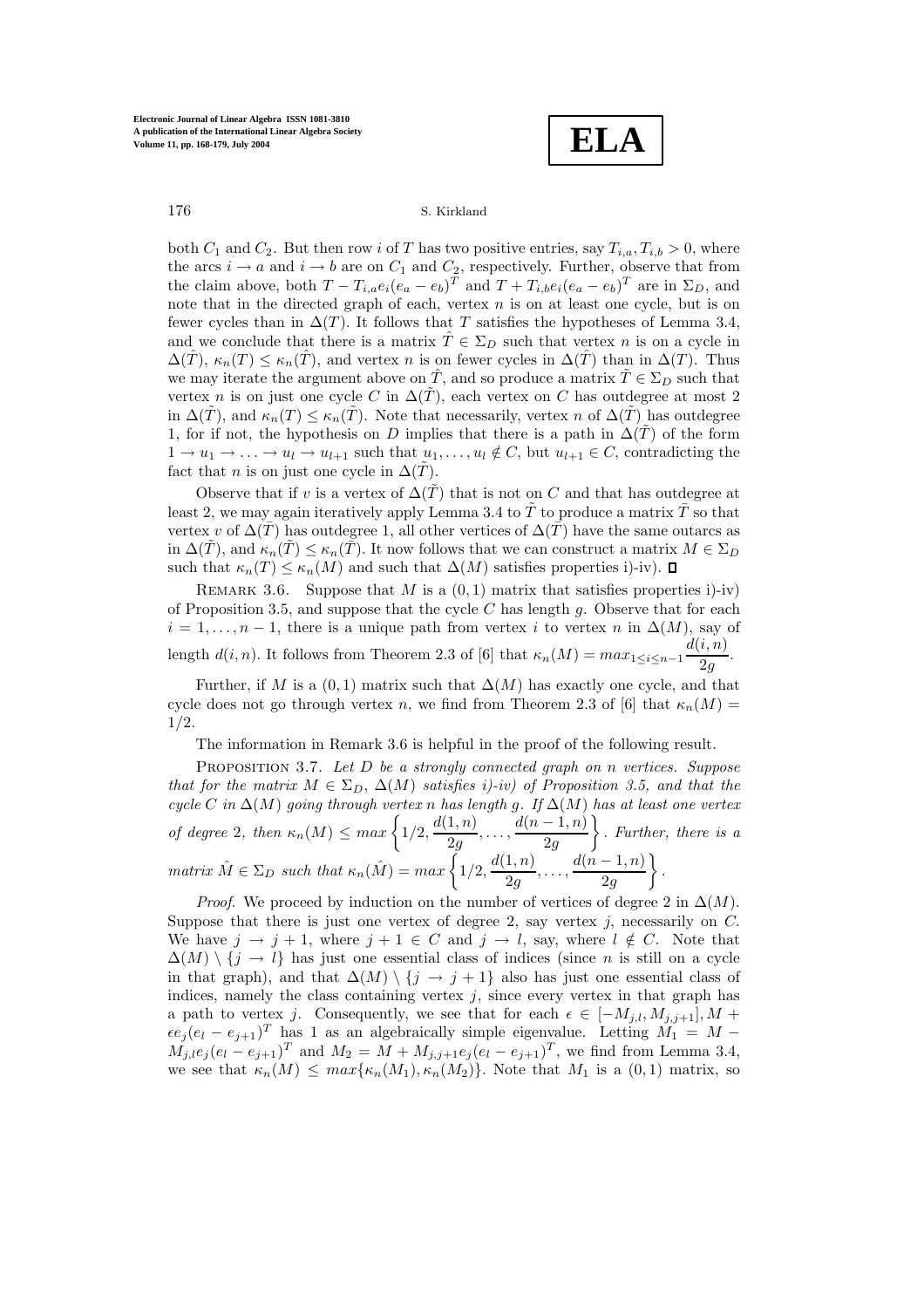**Electronic Journal of Linear Algebra ISSN 1081-3810 A publication of the International Linear Algebra Society Volume 11, pp. 168-179, July 2004**

**ELA**

that  $\kappa_n(M_1) = max_{1 \leq i \leq n} \left\{ \frac{d(i, n)}{2g} \right\}$ 2g , while since vertex n of  $\Delta(M_2)$  is not any cycle,  $\kappa_n(M_2)=1/2$ . Finally, note that we may select  $\hat{M}$  to be  $M_1$  or  $M_2$ , according as  $1 \leq max_{1 \leq i \leq n} \left\{ \frac{d(i, n)}{g} \right\}$ g  $\}$  or  $1 > max_{1 \leq i \leq n} \left\{ \frac{d(i, n)}{g} \right\}$ g , respectively.

Next we suppose that statements hold whenever there are p vertices of degree 2 on the cycle in  $\Delta(M)$  through vertex n, and that in  $\Delta(M)$ , the cycle C through vertex n has  $p + 1$  vertices of degree 2. Let j be the vertex on C of degree 2 whose distance to n is smallest. Suppose that  $j \to j + 1$ , where  $j + 1 \in C$  and  $j \to l$ , say, where  $l \notin C$ . Arguing as above, we find that  $\forall \epsilon \in [-M_{j,l}, M_{j,j+1}], M +$  $\epsilon e_j(e_l - e_{j+1})^T$  has 1 as an algebraically simple eigenvalue. Applying Lemma 3.4, we find that  $\kappa_n(M) \leq \max\{\kappa_n(M_1), \kappa_n(M_2)\}\)$ , where  $M_1 = M - M_{j,l}e_j(e_l - e_{j+1})^T$ and  $M_2 = M + M_{j,j+1}e_j(e_l - e_{j+1})^T$ . Now  $\Delta(M_1)$  satisfies i)-iv) and has p vertices of degree 2 on the cycle through vertex n, so by the induction hypothesis,  $\kappa_n(M_1) \leq max \left\{ 1/2, \frac{d(1,n)}{2g}, \ldots, \frac{d(n-1,n)}{2g} \right\}$  $\bigg\}$ . Note also that vertex *n* of  $M_2$  is not on any cycle, so that  $\kappa_n(M_2)=1/2$ . The inequality on  $\kappa_n(M)$  now follows. Also, from the induction step, there is a matrix  $\hat{M} \in \Sigma_D$  such that  $\kappa_n(\hat{M}) =$  $max\left\{1/2,\frac{d(1,n)}{2g},\ldots,\frac{d(n-1,n)}{2g}\right\}$ . This completes the induction.

Here is our main result.

Theorem 3.8. *Suppose that* D *is a strongly connected directed graph on* n *vertices with the property that each cycle that goes through vertex* n *intersects every other cycle in* D*. Suppose further that at least one cycle of* D *does not go through vertex* n*. Let* G *be a subgraph of* D *having the properties that*

*a)* G *has a unique cycle, say of length g, and that cycle goes through vertex* n*, and b) each vertex of* G *has outdegree* 1*.*

For each such graph *G*, let  $\delta_n(G) = max_{\{1 \le i \le n\}} \left\{ \frac{d(i, n)}{2g} \right\}$ 2g  $\Big\}$ . Then  $max{\kappa_n(T)|T \in$  $\Sigma_D$ } = max{1/2, $\delta_n(G)$ }, where the latter maximum is taken over all subgraphs G of D *satisfying a) and b).*

*Proof.* From Proposition 3.5 we see that if  $T \in \Sigma_D$ , then there is a matrix  $M \in \Sigma_D$ such that  $\kappa_n(T) \leq \kappa_n(M)$  and such that  $\Delta(M)$  satisfies properties i)-iv) of Proposition 3.5. From Proposition 3.7, we see that necessarily  $\kappa_n(M) \leq max\{1/2, \delta_n(G)\}\,$ , where the maximum is taken over all subgraphs  $G$  of  $D$  satisfying a) and b).

Let G be a graph satisfying a) and b) such that  $\delta_n(G)$  is maximal (where the maximum is taken over all  $G \subseteq D$  satisfying a) and b)). Letting A be the  $(0,1)$ adjacency matrix of G, we see that  $A \in \Sigma_D$  and, from Remark 3.6, that  $\kappa_n(A)$  $max{\{\delta_n(G)\}}$ . Thus we see that  $max{\{\delta_n(G)\}}$  is attainable as  $\kappa_n(M)$  for some  $M \in \Sigma_D$ .

Next we show that  $1/2$  is also attainable. Note that since D contains a cycle  $C_1$ that does not go through vertex n, we claim that there is a graph  $\hat{G} \subseteq D$  such that every vertex has degree 1, and  $\tilde{G}$  has just one cycle, namely  $C_1$ . To see the claim, let  $C_2$  be a cycle of D that goes through vertex n, and observe that  $C_1$  and  $C_2$  intersect in at least one vertex. For each vertex i off of  $C_1 \cup C_2$ , note that there is a path in D from *i* to a vertex on  $C_1 \cup C_2$ . We may then readily construct a graph  $G \subseteq D$  such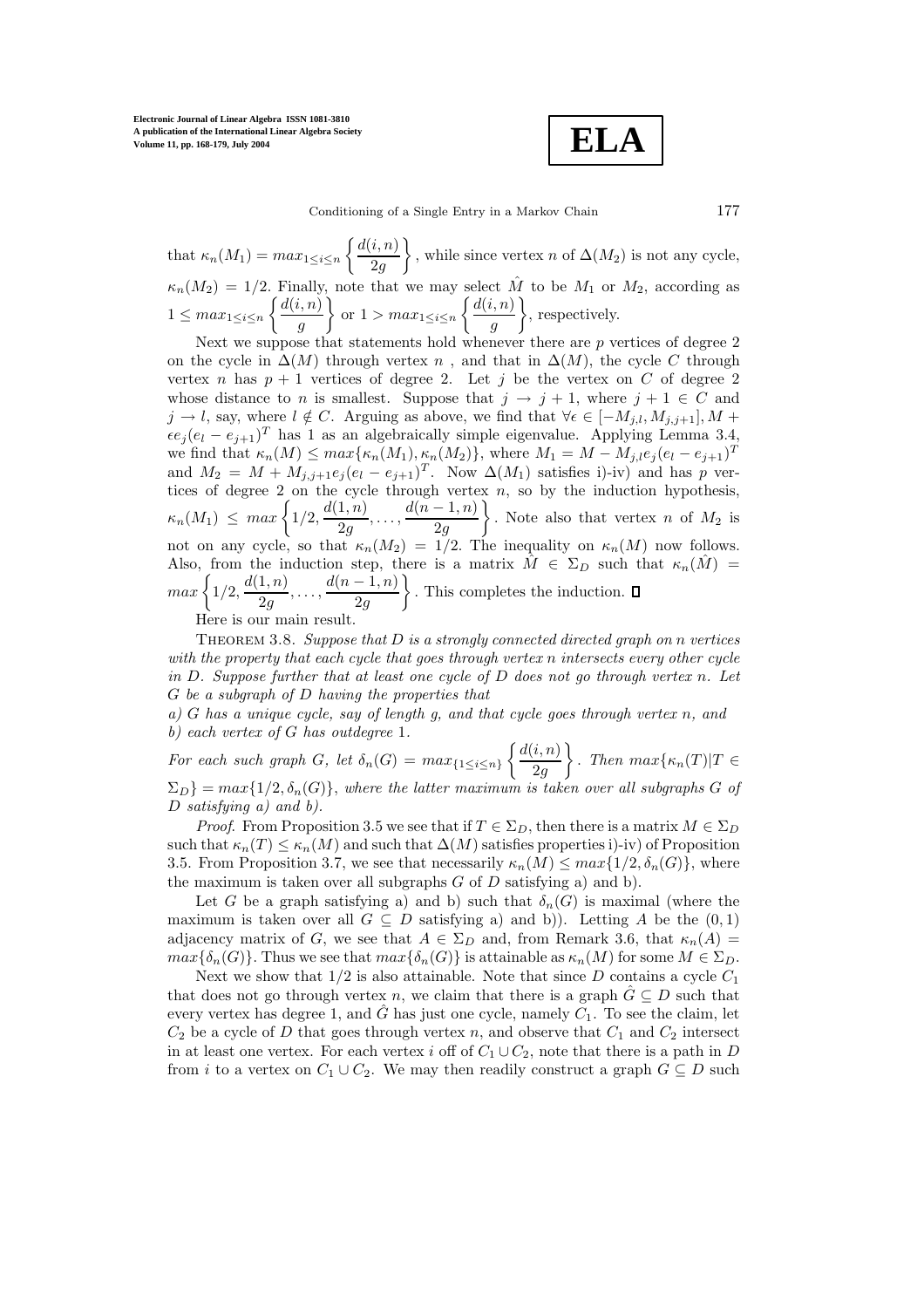**ELA**

that every vertex off of  $C_1 \cup C_2$  has outdegree 1, and from which there is a (unique) path to  $C_1 \cup C_2$ , while the remaining arcs of G are those on  $C_1 \cup C_2$ . Now construct  $\hat{G}$  from G as follows: for each vertex i on  $C_1 \cap C_2$  delete the arc from i to the vertex on  $C_1$ . Then in  $\hat{G}$  there is just one essential class of indices, and that class does not contain n. Letting  $\hat{A}$  be the adjacency matrix for  $\hat{G}$ , it now follows that  $\kappa_n(\hat{A})=1/2$ . In particular  $\hat{A} \in \Sigma_D$  and  $\kappa_n(\hat{A})=1/2$ ; the result now follows.  $\Box$ 

Remark 3.9. Note that Theorem 3.8 applies only to directed graphs having at least one cycle that does not go through vertex  $n$ . Suppose now that  $D$  is a strongly connected directed graph such that every cycle goes through vertex  $n$ . It follows from a minor modification of the proof of Theorem 3.8 that  $max{\kappa_n(T)|T \in \Sigma_D}$  =  $max{\delta_n(G)}$ , where the latter maximum is taken over all subgraphs G of D satisfying  $a)$  and  $b)$ .

We close with an example dealing with a particularly well-structured class of directed graphs.

Example 3.10. In this example, we consider the strongly connected directed graphs D that correspond to stochastic Hessenberg matrices. Observe that a stochastic Hessenberg matrix can be taken to have the form

$$
T = \begin{bmatrix} 1 - a_0 & a_0 & 0 & 0 & \dots & 0 \\ b_1 & 1 - b_0 - b_1 & b_0 & 0 & \dots & 0 \\ \vdots & & & \ddots & \ddots & \vdots \\ c_{n-1} & c_{n-2} & \dots & c_1 & 1 - \sum_{i=1}^{n-1} c_i \end{bmatrix};
$$

such matrices arise in the study of  $M \setminus G \setminus 1$  queues, and can be thought of as corresponding to a single server queue with a maximum of  $n - 1$  customers in line (arriving customers are lost to the system if there are already  $n-1$  customers in line). Here, the chain is in state i if there are  $n - i$  customers in the queue, so that state n corresponds to an empty queue.

The directed graph D for such a matrix has the following form: for each  $i =$  $1,\ldots,n-1, D$  contains the arc  $i \rightarrow i+1$ , while all remaining arcs (if any) are of the form  $i \to j$ , where  $1 \leq j \leq i \leq n$ . Suppose that D is such a graph, and that vertex n of D has outarcs  $n \to i_0, \ldots, n \to i_k$ , where  $1 \leq i_0 < i_1 < \ldots < i_k \leq n$ . Note that in order for  $D$  to be strongly connected, it must also contain an arc of the form  $j \rightarrow 1$ , where  $i_0 \leq j$ . Observe that the cycles in D are in one-to-one correspondence with the positive elements of T on and below the diagonal, or equivalently, with the arcs  $i \rightarrow j$ , where  $1 \leq j \leq i \leq n$ . Evidently such an arc corresponds to the cycle  $i \rightarrow j \rightarrow j+1 \rightarrow \ldots \rightarrow i \rightarrow j.$ 

Thus we find that every cycle going through vertex  $n$  also goes through each of vertices  $i_k, i_{k+1}, \ldots, n-1$ , from which it follows that a particular cycle C intersects every cycle through vertex n if and only if C goes through some vertex i with  $i_k \leq$  $i \leq n$ . From Theorem 3.7, we find that  $\kappa_n(T)$  is bounded as T ranges over  $\Sigma_D$  if and only if for each arc of D of the form  $i \to j$ , where  $1 \leq j \leq i \leq n$ , we must have  $i_k \leq i$ . (In particular, that condition implies that if  $i \to 1$  then  $i_k \leq i$ .) Note that when D satisfies that condition, we find from Theorem 3.7 that if  $1 \lt i_k$ , then